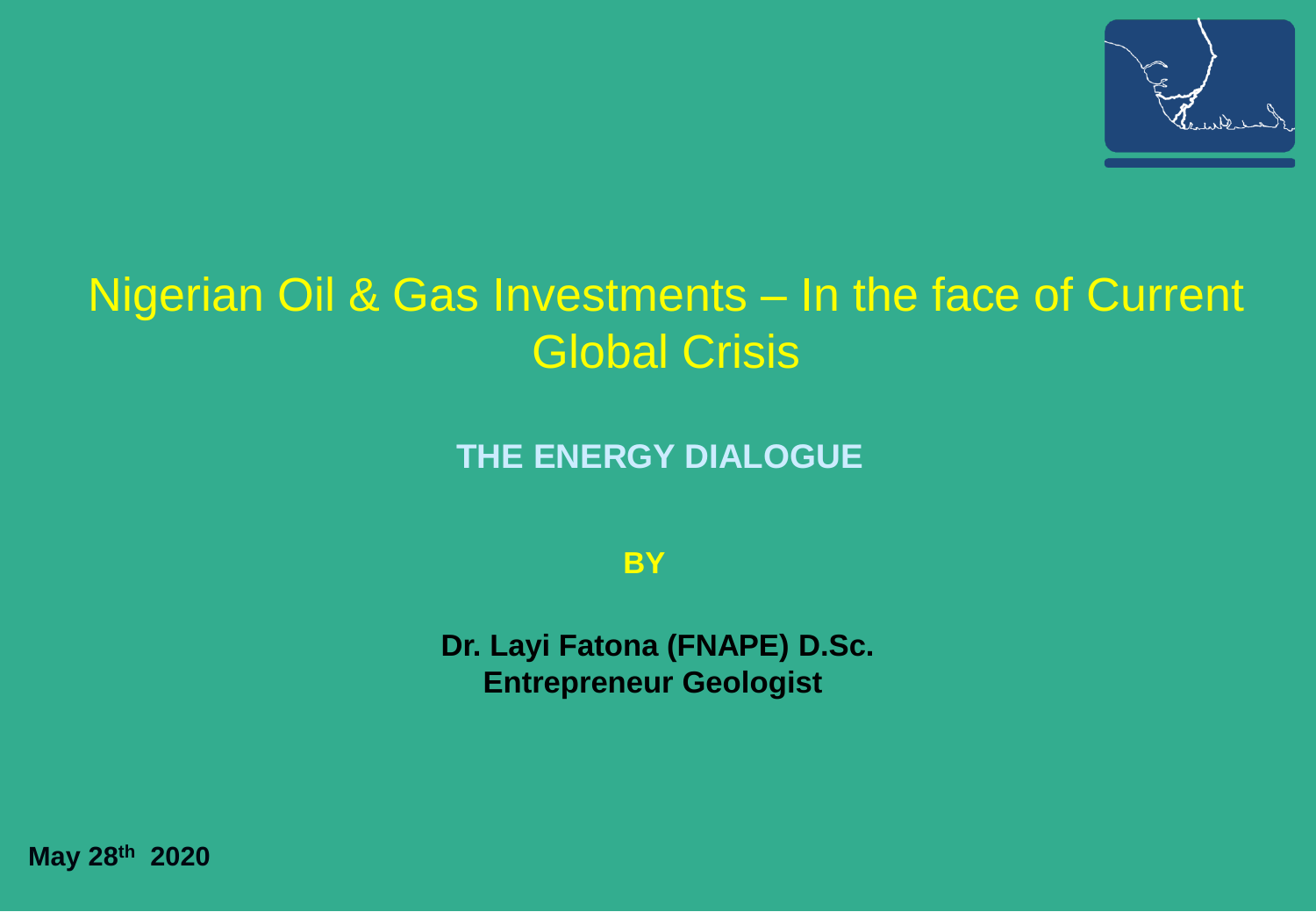

## **Each bad situation presents an opportunity – often many indeed**

- The full manifestation of a new normal must present ample life changing opportunities for investments in the Nigerian Oil & Gas space.
- Here is an opportunity for a radical change out in policy formulation and implementation.

#### **The virtual statistics to remember:**

- A vibrant population all in need of ample energy to drive homes, industries and businesses.
- Substantially restricted foreign exchange earning capacity. NOW is when to get Nigeria to do things differently with its vast Oil & Gas resources.
- By itself, for itself and Africa.
- **It must focus on Export only. For finished petroleum products – The New Slogan should be….."ZERO EXPORT FOR CRUDE OIL AND GAS"**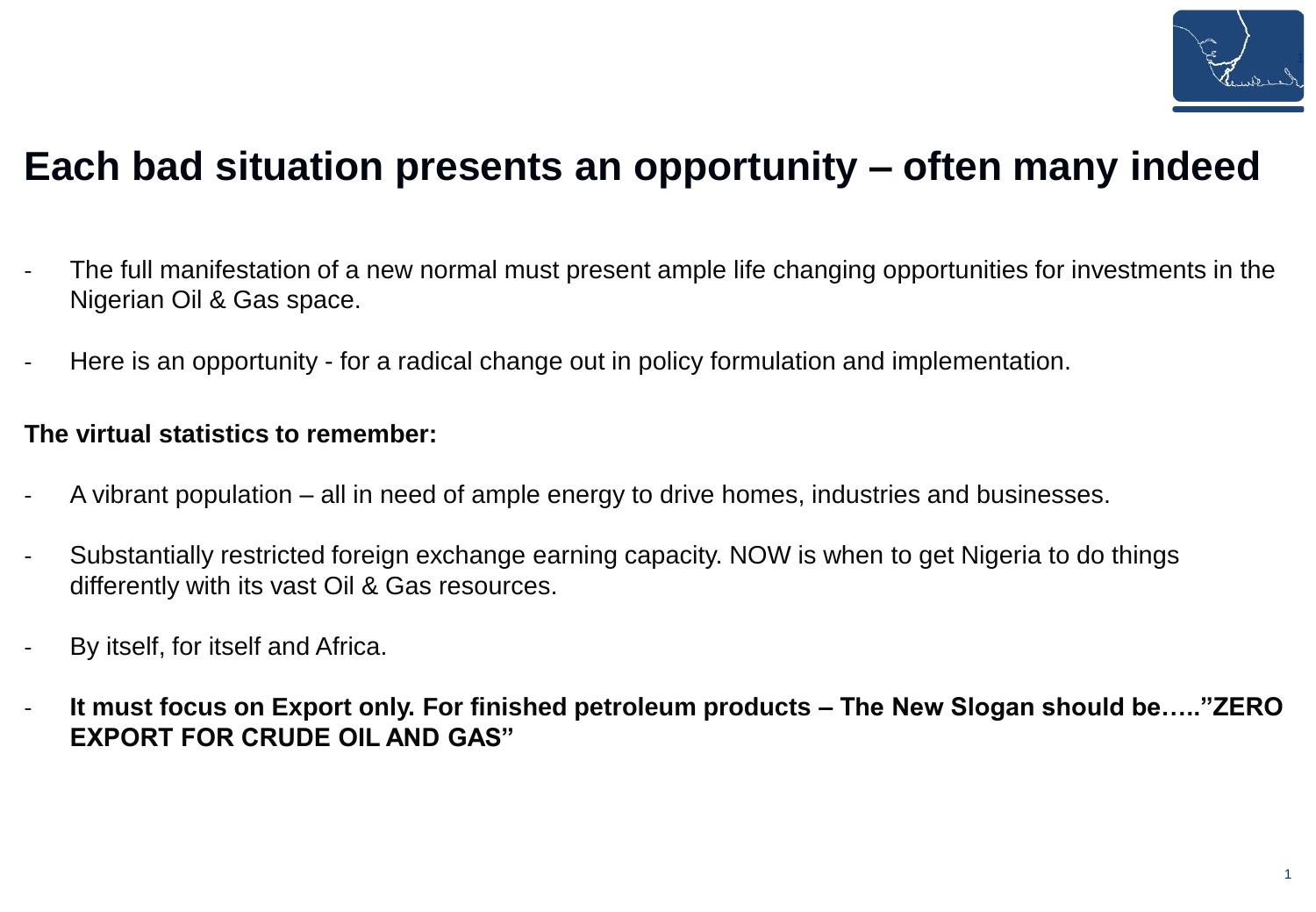

## **This brings to the fore – the big question?**

### **What do we do with the 2MM bopd Production? And all the gas excepting that which goes to Bonny NLNG…**

Focusing on the Subject of investments

Where is the New Investment funding coming from? Outside? – Not Now From Within - ???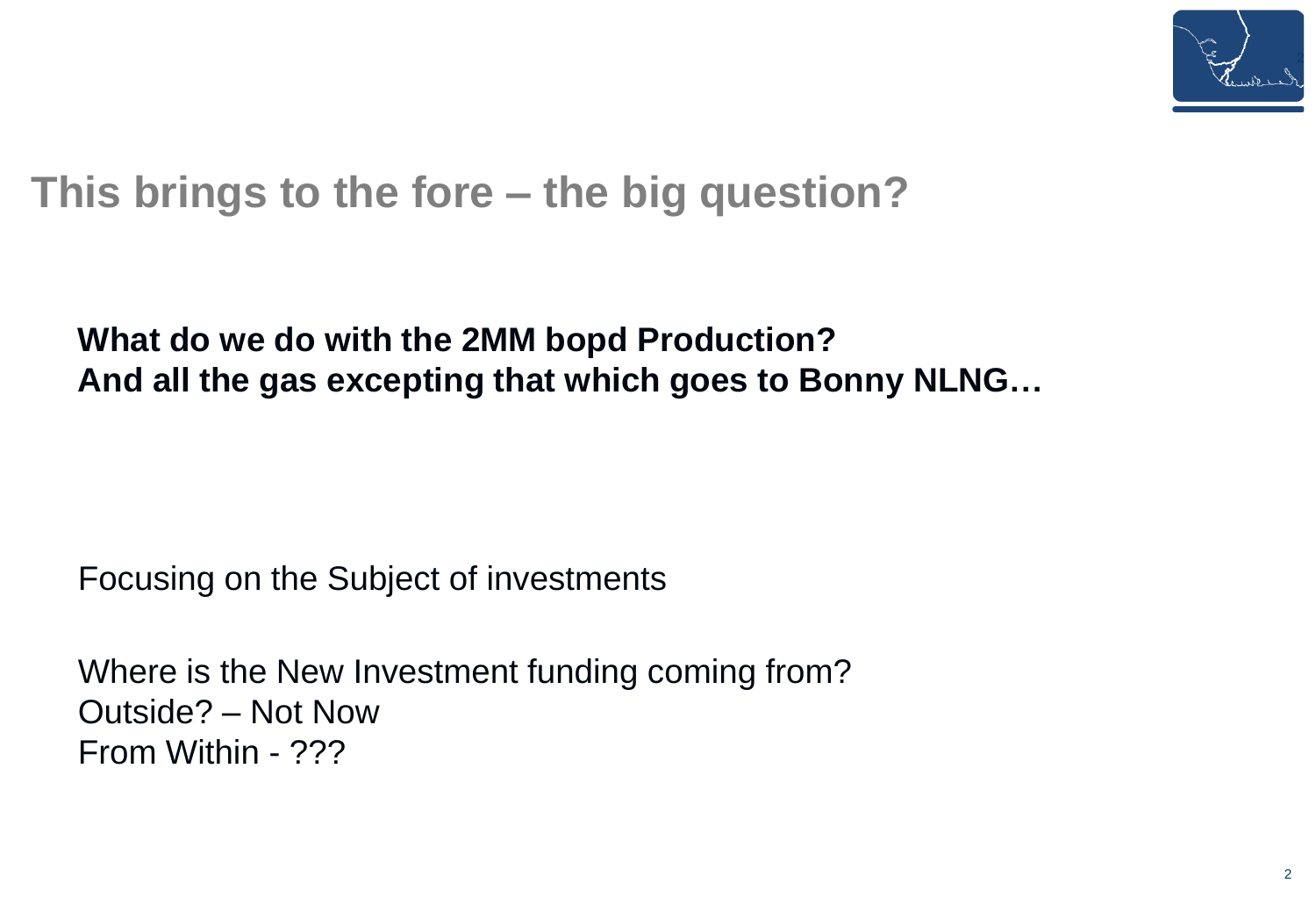

## **Characters of Funding Required for Nigerian Investment**

#### **Long Term - With guarantee of safety and rewards**

So many years after – We have not succeeded in enacting a new PIB. Our Investment Environment – Is New Capital unfriendly?

COVID-19 may have further negatively impacted the intent to have something in place by June – July 2020

**The Recipe – An Inward-Looking Approach for the New Capital Required**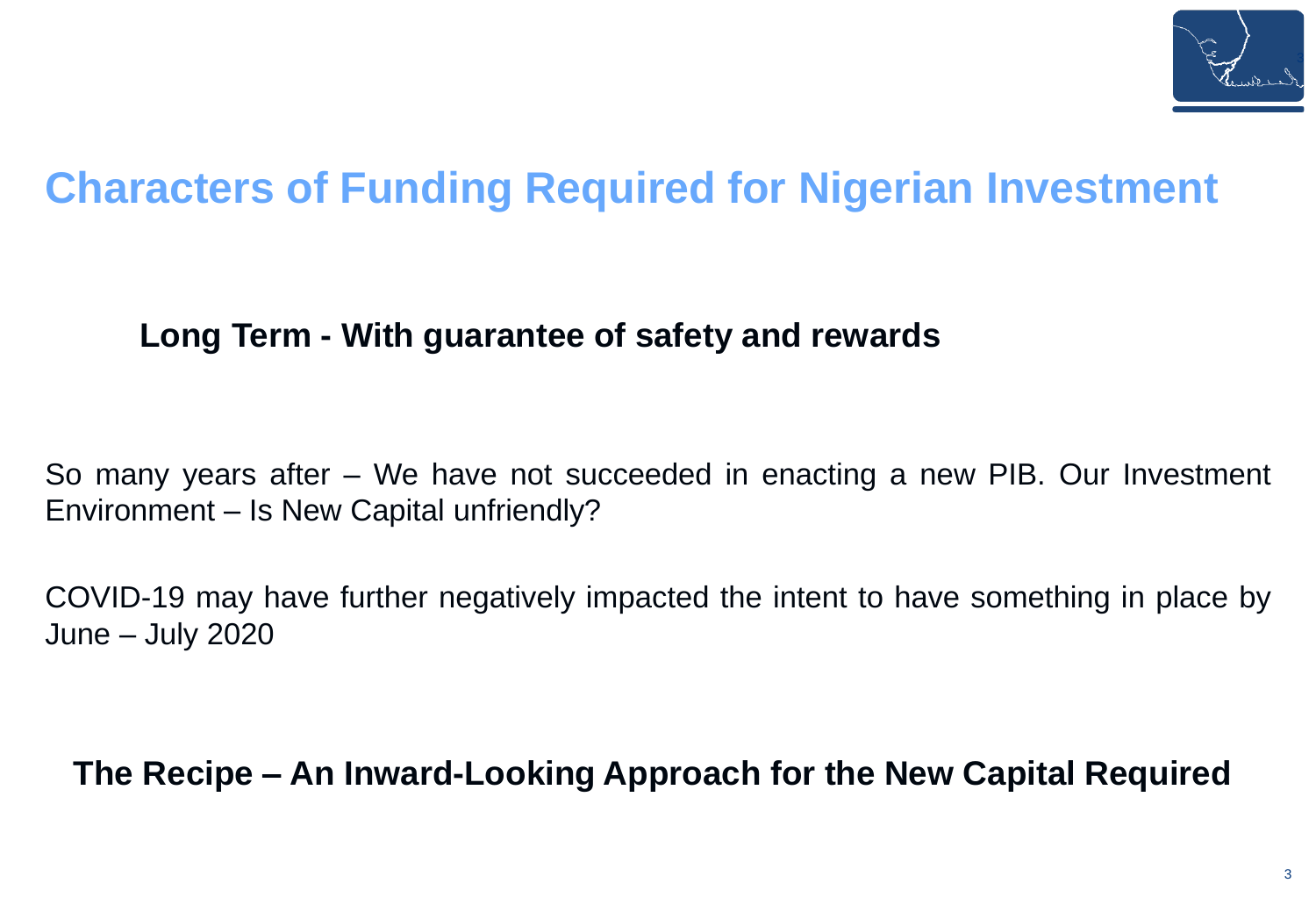

## **How should we invest? For the Future Starting Now**

- Integrated Production of Oil & Gas Resources
- Domestic Processing of Oil & Gas Resources
- Strategic Reserves & Storage
- Gas Based Industries
- Gas To Power (CNG)
- Methanol and allied chemicals
- Modular Refineries
- **Transforming Nigeria as the Energy Hub of Africa**